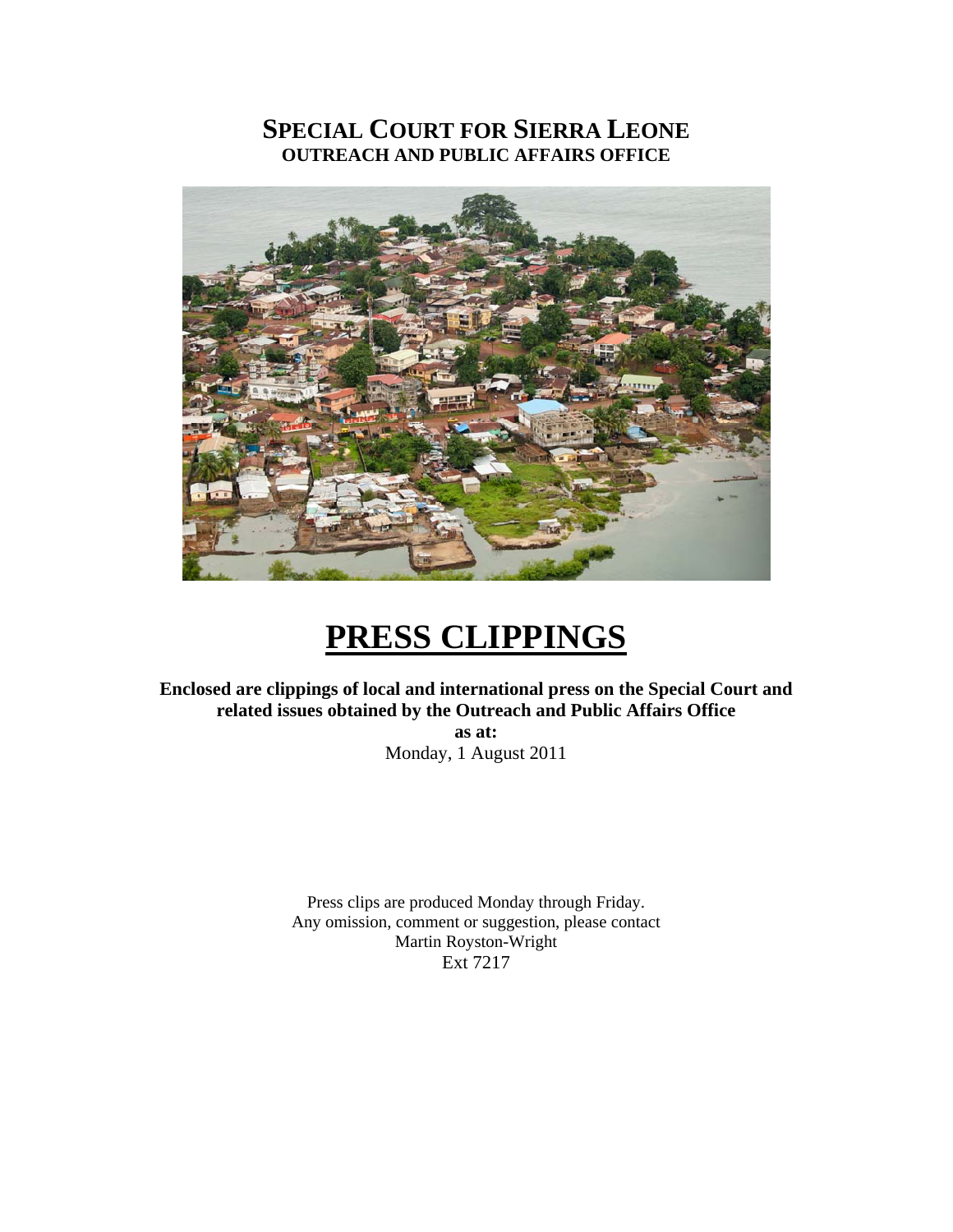| <b>Local News</b>                                                                       |            |
|-----------------------------------------------------------------------------------------|------------|
| Peace Museum Memorial Design Contest Launches Today / Concord Times                     | Page 3     |
| <b>International News</b>                                                               |            |
| War Crimes Trial May Affect LRA Defections / IRIN                                       | Pages 4-5  |
| <b>ICC Gives Second Blow to Govt. on Ocampo Six / Kenya Broadcasting Corporation</b>    | Page 6     |
| Africa Legal Aid wants ICC to Legitimatize its Operations in Africa / Ghana News Agency | Page 7     |
| UN Tribunal Identifies Names of Four Men Accused of Hariri Murder / United Nations News | Page 8     |
| Events Leading to Lebanon Indictments / Reuters                                         | Pages 9-10 |

2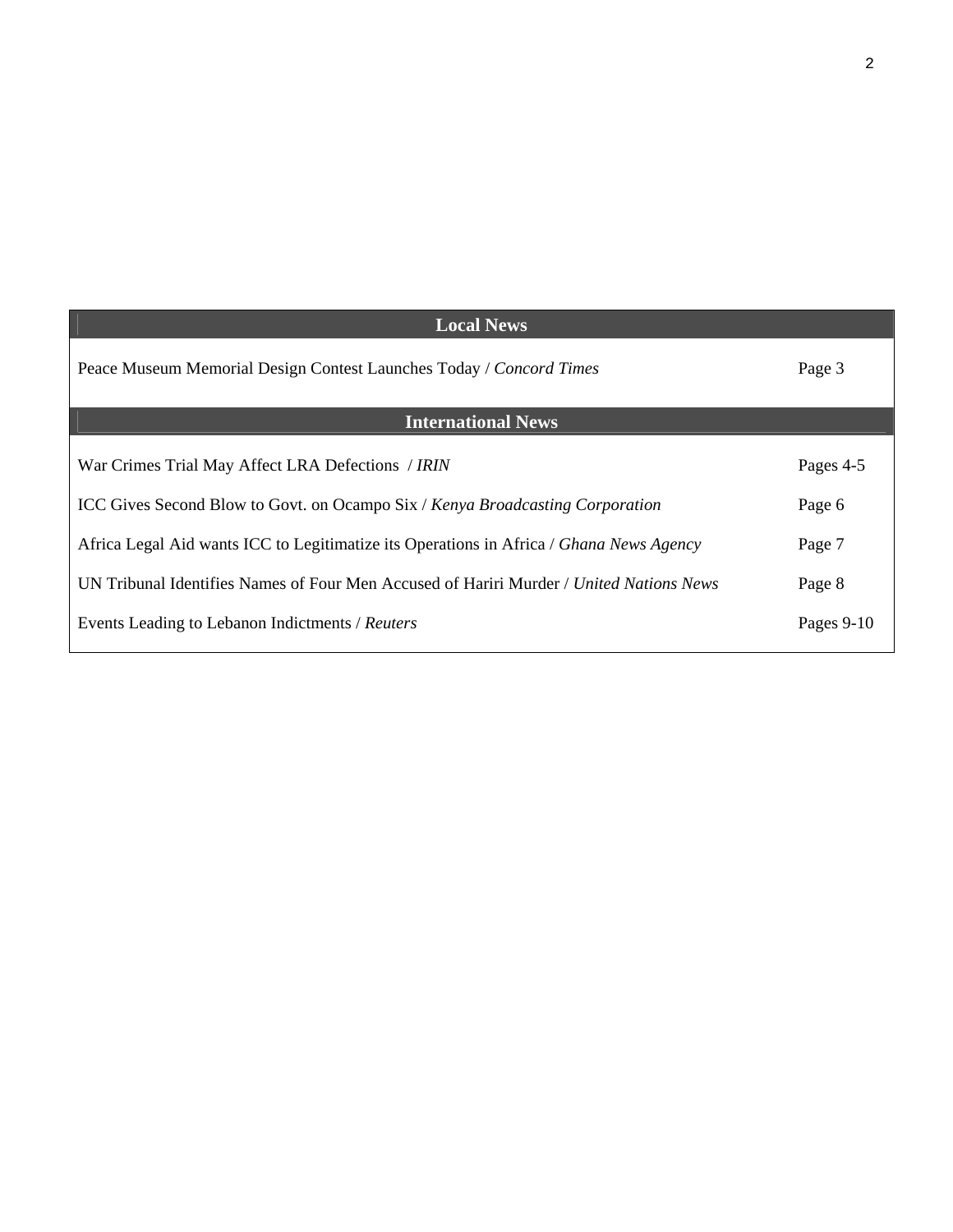# Peace Museum Memorial design contest launches today

A competition to design the Memorial for Sierra Leone's new Peace Museum will be launched Monday, 1 August 2011 at the Special Court for Sierra Leone. The Memorial will depict the suffering of the victims of Sierra Leone's decade-long civil war, and will promote the ideals of peace. justice and human rights.

The ceremony will take place at 2:00 p.m. in the Special Court security building, the future home of the Museum.

The competition is

sponsored by the Peace Museum Project Management Team, comprising government ministries, national institutions, civil society groups, UNIPSIL and the Special Court for Sierra Leone.

The Memorial is a component of the Peace Museum, which will serve as a place for reflection on the war and progress in consolidating the peace. The Museum will also host archives, consisting of texts and materials relating to the war and

peace. The exhibition will narrate through artifacts the history of the war and the story of the struggle for peace.

The Peace Museum will be the primary institution in Sierra Leone dedicated to preserving the history of the conflict and serving as a permanent memorial to the sufferings of the victims. In addition. it will demonstrate the country's resolve to consolidating the peace.

> Credit: StarAfrica.com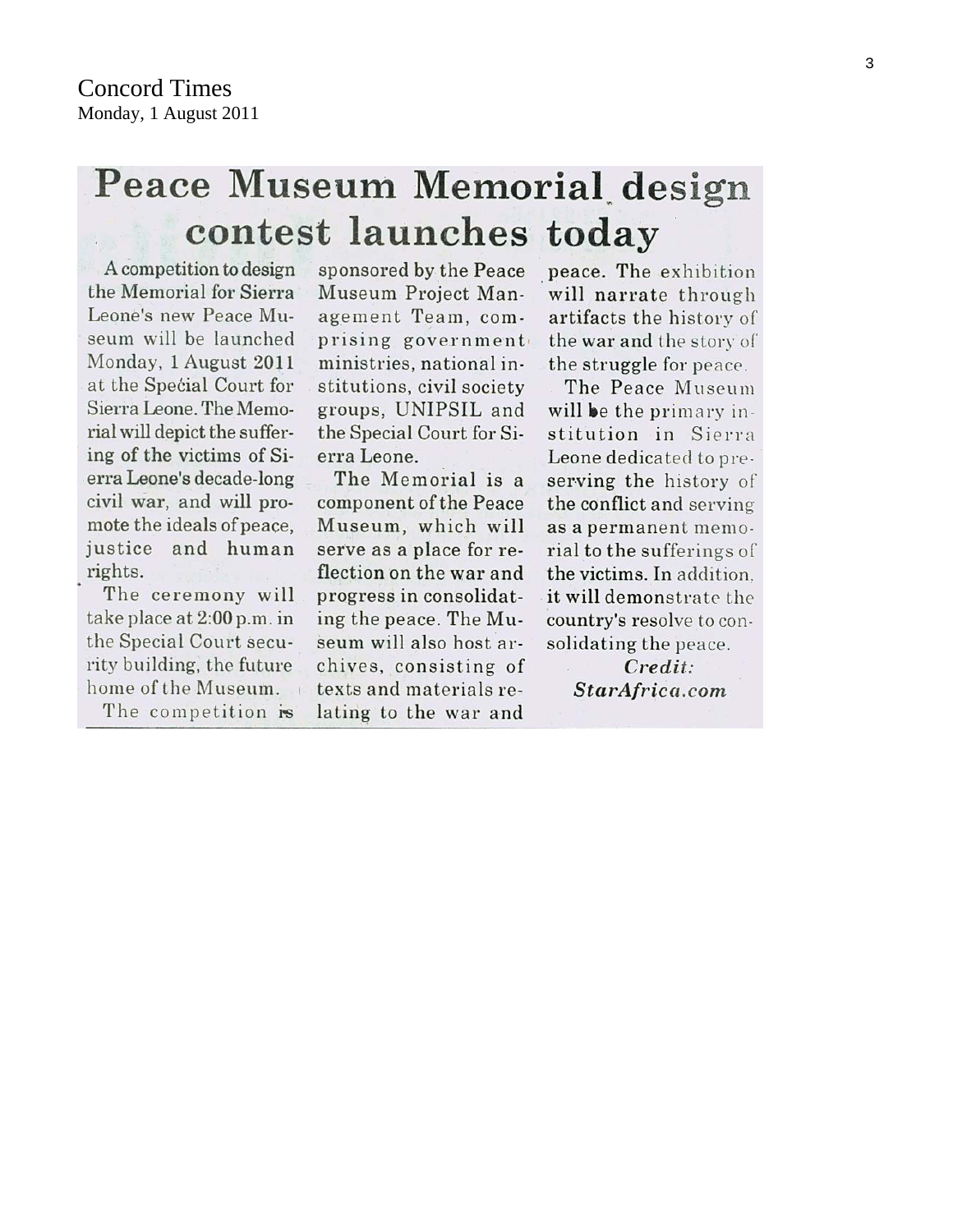## IRIN Friday, 29 July 2011

## **Uganda: War Crimes Trial May Affect LRA Defections - Analysts**

Gulu — The trial of Thomas Kwoyelo, a former rebel in Uganda's Lord's Resistance Army (LRA), the first such case before the Ugandan High Court's International Crime Division (ICD), is eliciting mixed reactions. Analysts say that while it may satisfy northerners' desire for justice, there are concerns over its impact on future LRA defections.

Kwoyelo was charged with war crimes, including murder and kidnapping in various northern Uganda locations, on 11 July in Gulu. He denied the charges.

"The Kwoyelo trial sends mixed messages to current LRA fighters and commanders," Ashley Benner, a policy analyst with the Enough Project, told IRIN in an email.

"On the one hand, the Amnesty Act guarantees amnesty for the LRA, and leafleting and radio programmes provide assurances that they can defect without fear of prosecution. On the other hand, the Amnesty Commission has been inconsistent in granting amnesties, and the Ugandan High Court has begun prosecuting a mid-level LRA commander who has been refused amnesty."

Kwoyelo's amnesty application was referred to Uganda's Constitutional Court for interpretation on 25 July.

The Amnesty Act provides that people who meet the amnesty requirements, including renouncing and abandoning involvement in the war or armed rebellion, cannot be prosecuted or punished for crimes covered by the act in



Uganda.

*File photo: Some of LRA soldiers.* 

Benner added: "In order to make real progress toward diminishing the size and strength of the LRA, Kampala should fully resume granting amnesties, publicly clarify the application of the Amnesty Act and reinstate formal channels for joining the Ugandan army."

Echoing this, Ned Dalby, analyst at International Crisis Group (ICG), said: "Unfortunately, the trial does little to reassure LRA fighters still in the bush in the DRC [Democratic Republic of Congo] and the

CAR [Central African Republic] that if they surrender they will be offered amnesty and be able to return home.

"LRA combatants need to see escape and return as a viable option to fight and flee."

According to a new Oxfam survey, LRA attacks continue in the DRC, resulting in 26 deaths and 23 kidnappings in June alone.

The head of Oxfam in DRC, Pauline Ballaman, said: "Small mobile groups of hungry LRA fighters continue to viciously target the most isolated and forgotten people in northeastern DRC. Despite past military operations and increased international attention, the LRA is still able to wreak havoc in neglected communities and is responsible for widespread killings, abductions and displacement."

#### **Selective justice?**

There have also been concerns about whether the ICD court, set up in 2007 after the incorporation of the International Criminal Court's Rome Statute, lacks the required international procedures to provide Kwoyelo a fair trial and sufficiently protect witnesses.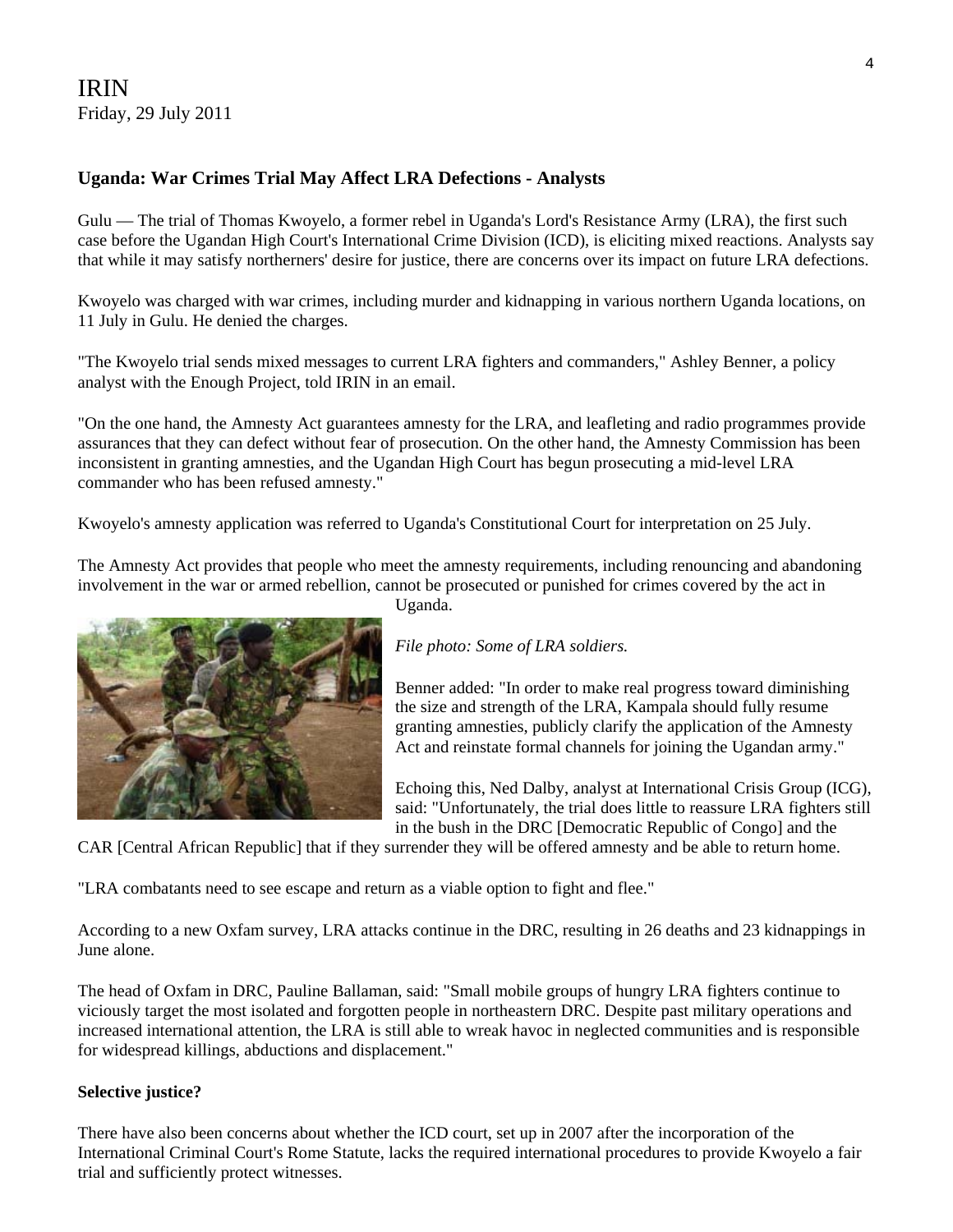However, ICD presiding Judge Dan Akiiki-Kiiza said: "We are going to ensure justice is delivered; the court is competent to handle cases of such magnitude."

According to Stephen Oola, head of research and advocacy at the Refugee Law Project, Kwoyelo's trial is important as it brings about a "semblance of justice".

"The challenge is [what] about [the] other senior LRA commanders who have been let off the hook? What we need is to achieve our goal of accountability and reconciliation and this should mean justice should not be selective," said Oola.

The Ugandan government appeared to be using the Kwoyelo trial to show it is taking on board the need for justice and accountability in the aftermath of the northern Uganda conflict, said ICG's Dalby.

"It [the case] is high profile and very visible both at home and abroad.

"It may well satisfy some northerners' desire for justice at the national level but is unlikely to speed up the slow process of reconciliation between aggressors and victims within and between communities. This is the real challenge facing the government and people of Uganda," he said.

Kwoyelo is accused of attacking an internally displaced persons camp in Pagak where several civilians were killed between 1992 and 2005, laying ambushes along the Gulu-Juba road, destroying civilian property and abducting children in the Awer, Bira, Oputure and Pogo villages.

In August 2010, he was charged with wilful killings, hostage taking and extensive destruction of property in Amuru and Gulu districts.

However, a former LRA major, John Ogil, said Kwoyelo's LRA duties mainly involved manning the sick bay in Kilak with limited field operations.

#### **Under orders**

Former LRA high-ranking commanders, such as Brig Kenneth Banya and Otto, have all received amnesty under the act over the last several years, according to Human Rights Watch.

Kwoyelo's mother, Roselina Oyella, told IRIN her son was acting on the orders of his superiors. "My son was abducted when he was barely 15 years [old]; he committed the crimes on [the] orders of commanders like Vincent Otti, [Kenneth] Banya and others."

At least 60 witnesses, most of them war-crime survivors in the north, are expected to give evidence at the trial, which according to the defence lawyer, Caleb Alaka, will help in healing the affected communities, albeit with "an impact on amnesty".

*[This report does not necessarily reflect the views of the United Nations]*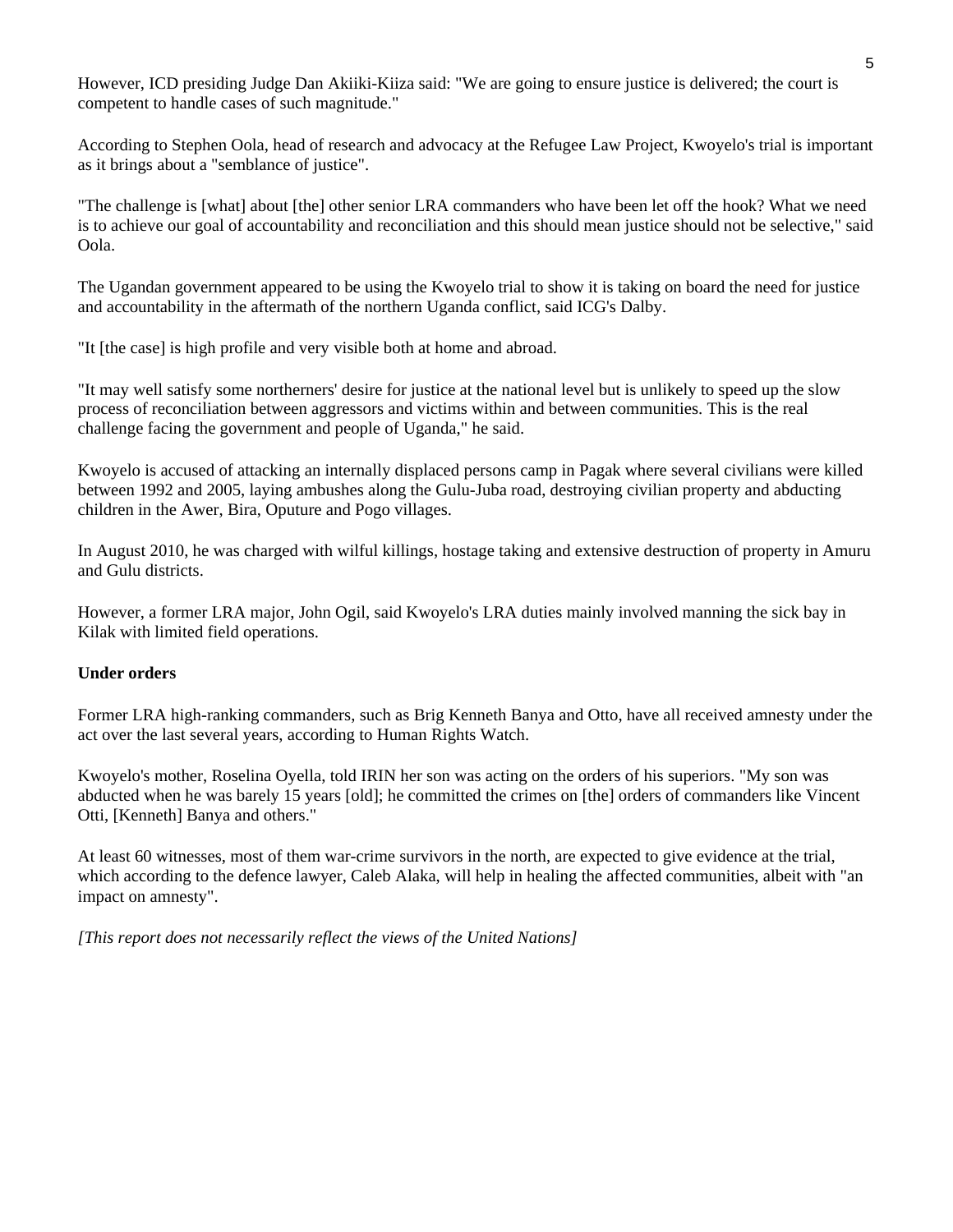## Kenya Broadcasting Corporation

Friday, 29 July 2011

#### **ICC gives second blow to govt. on Ocampo six**

Written By:Glena Nyamwaya,



*The ICC's Appeals Chamber rejected Kenya's efforts to have the Ocampo Six tried in the country for the second time*

The International Criminal Court (ICC)'s Appeals Chamber Thursday unanimously rejected Kenya's latest effort to present new information on national investigations into the Ocampo Six.

The government had submitted an "Updated Investigation Report" to the Appeals Chamber on  $4<sup>th</sup>$  July contending that this it showed ongoing national investigations into the six ICC suspects in Kenya.

But the Appeals Chamber rejected the report on the grounds that it would not consider a report concerning facts which took place after the relevant pre-trial proceedings.

The Chamber also reminded Kenya of its prior holding that "events which fall outside the scope of the relevant pre-trial or trial proceedings fall outside the scope of the appeal concerning those proceedings."

#### **Admissibility case**

In the end of March this year, the Kenyan government filed a challenge under Article 19 of the Rome Statute to the admissibility of the Prosecution's two cases against Eldoret north legislator William Ruto, Tinderet MP Henry Kosgey, radio journalist Joshua arap Sang, head of public service Amb. Francis Muthaura, Finance Minister Uhuru Kenyatta and former police boss Major Gen. Hussein Ali.

The Pre-Trial Chamber II issued a decision on May  $30<sup>th</sup>$ , finding both cases admissible.

The government in turn appealed this decision on  $6<sup>th</sup>$  of June, and on  $20<sup>th</sup>$  June, the Kenya indicated its intention to file updated reports during the appeals process.

#### **No Basis on report**

The Appeals Chamber pointed to its jurisprudence in the Katanga case, which established that "the admissibility of a case must be determined on the basis of the facts as they exist at the time of the proceedings concerning the admissibility challenge".

The Appeals Chamber underscored that the expression "time of theproceedings" as used in that judgment clearly referred to the time of the proceedings of the admissibility challenge before the *Pre-Trial Chamber* and *not* to the subsequent proceedings on appeal.

#### **Scope of Appeals**

The Appeals Chamber reminded the parties that proceedings on appeal do not constitute a mere continuation of proceedings before the Pre-Trial Chamber, but are a separate process with the purpose of reviewing the proceedings that took place before the Pre-Trial Chamber.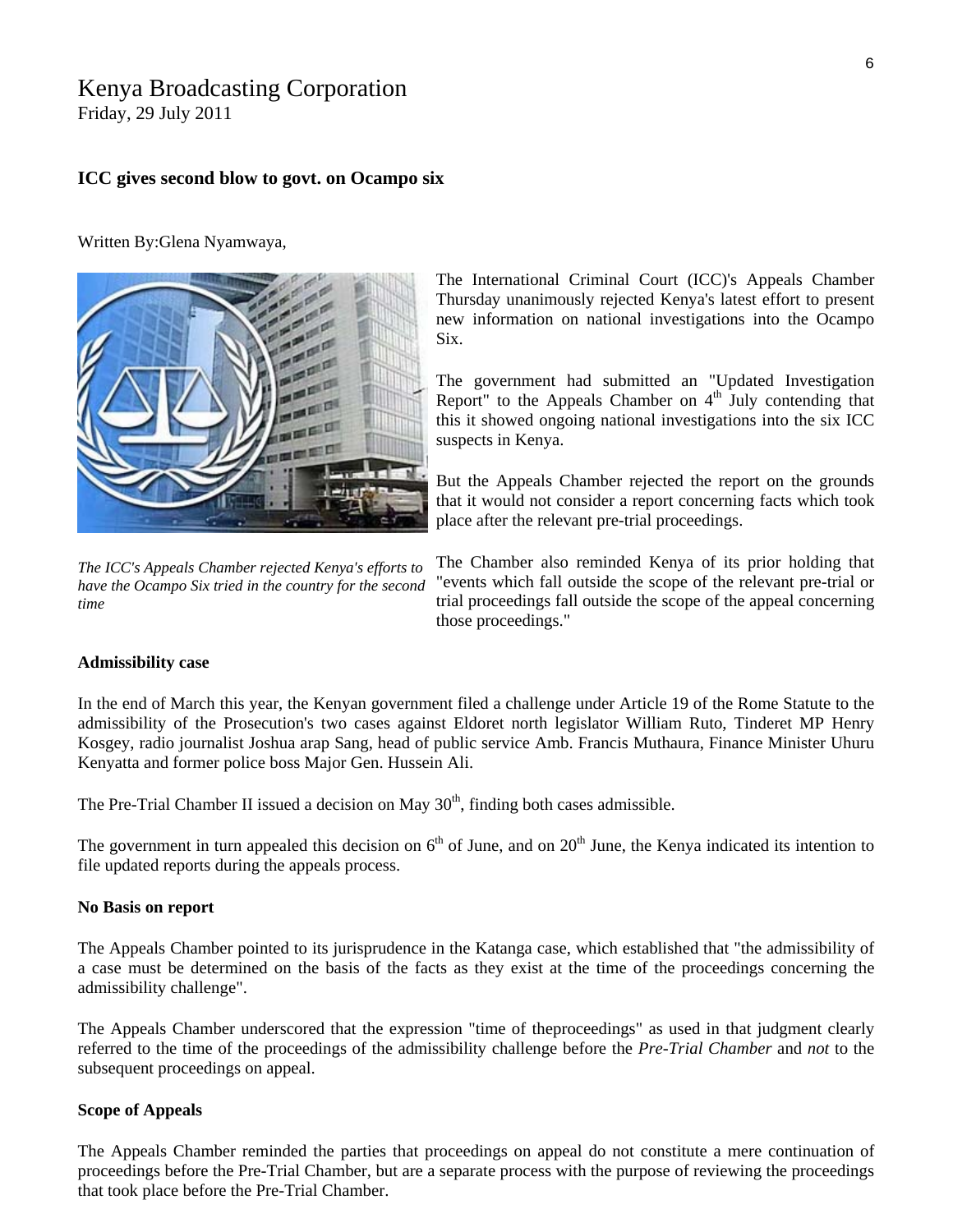## Ghana News Agency Friday, 29 July 2011

## **Africa Legal Aid wants ICC to legitimatize its operations in Africa**



significance for Africa," in Brussels. *Africa's political leaders have been hostile to the ICC and its Prosecutor, Luis Moreno Ocampo.* 

The Executive Director of Africa Legal Aid (AFLA), Mrs Evelyn A. Ankumah, has urged the international community to enhance the legitimacy of the International Criminal Court (ICC) in Africa.

She said although the ICC is a universal court - which embodies the universal conviction that perpetrators of crimes offending humanity ought to be held accountable before competent courts - Africa's political leaders, under the auspices of the African Union (AU), have not hesitated to be hostile to the ICC and its Prosecutor, Luis Moreno Ocampo.

Mrs Ankumah was addressing the European Parliament on: "EU Support for the ICC on issues that are real and practical

According to her, the AU had accused the ICC of selective justice that targeted Africans and had therefore condemned the arrest warrants against Presidents Al Bashir of Sudan and Muammar Ghadaffi of Libya as well as openly declaring that they will not assist the ICC in transferring the two rulers to The Hague.

"When State Parties, and in this case some 30 African States, refuse to live up to their obligations under the Rome Statute the efficacy and decisiveness of the ICC are undermined.

"One of the challenges for the international community and for the European Union is how to persuade, urge, and require African States and their political leaders to do what they are supposed to do…," she maintained.

Mrs Ankumah said the AU's stance against the ICC does not imply that Africa as a whole opposes the Court.

"Formally, the African Union spoke with one voice, but beneath the surface there were other views among the leaders. In fact, some of the cases before the Court were referred by African States who saw the ICC as a body that can help Africa to strive at criminal justice.

"The open critique on the ICC by Africa only commenced when the United Nations Security Council referred Sudan and later Libya - two countries which are not State Parties to the Rome Statute - to the Court, and when arrest warrants were issued against sitting Heads of State in those two countries.

"The views expressed by the AU Heads of State do not reflect the views of all ordinary Africans. There are numerous Africans who support the ICC and see the Court as external assistance in their own internal conflicts and struggle against suppressive regimes. As so often in politics, the voices of the critics are louder than those of the supporters," she said.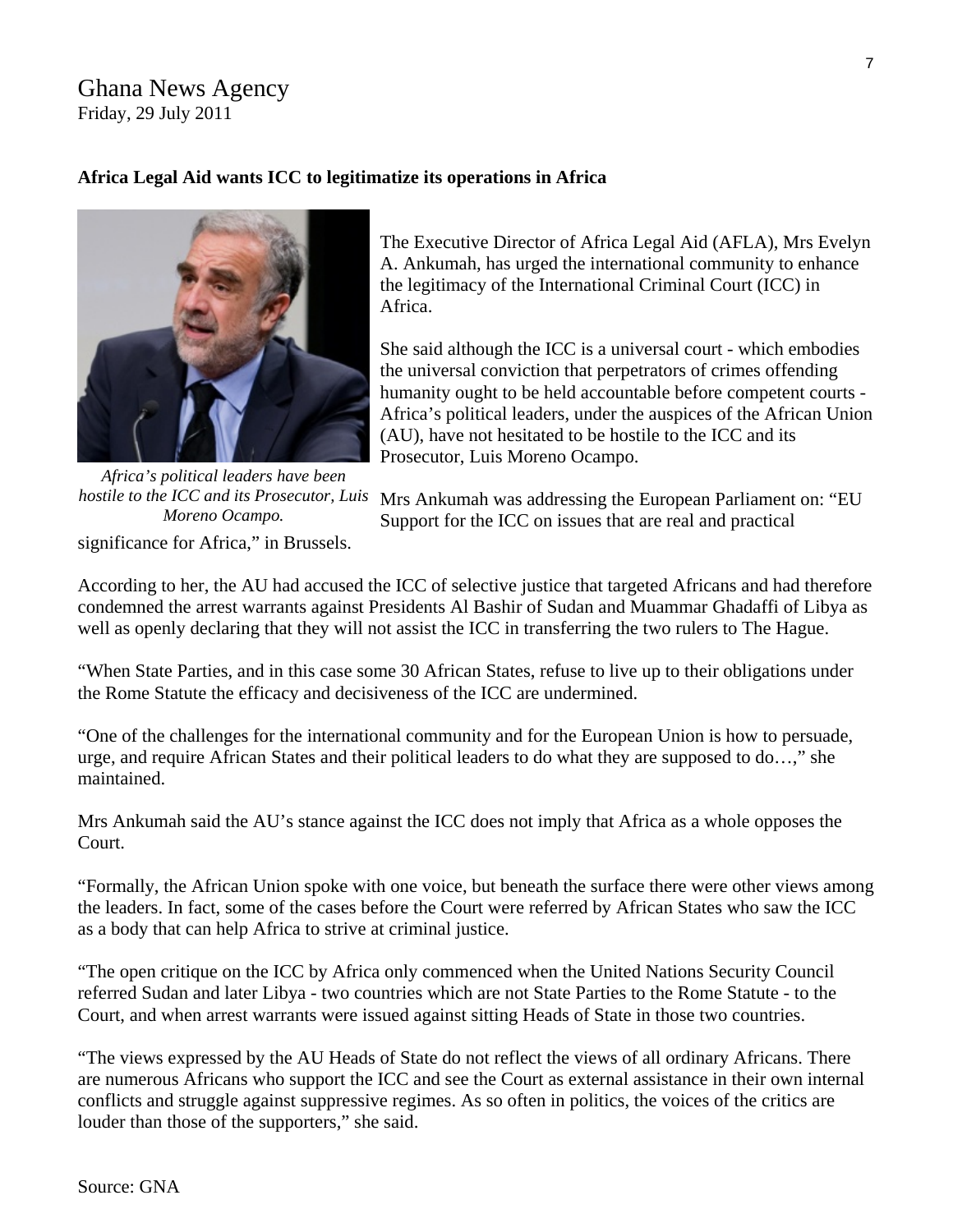## United Nations News Friday, 29 July 2011

## **Lebanon: UN tribunal identifies names of four men accused of Hariri murder**

The United Nations-backed tribunal set up to try those alleged responsible for the 2005 assassination of former Lebanese prime minister Rafiq Hariri today released the identities of the four men accused of the crime.

Daniel Fransen, a pre-trial judge with the Special Tribunal for Lebanon [\(STL](http://www.stl-tsl.org/action/home)), ordered the lifting of confidentiality on the full names, aliases, photographs, biographical information and charges against the men named in an indictment last month. Parts of the indictment remain confidential.

The four people named are Salim Jamil Ayyash, Mustafa Amine Badreddine, Hussein Hassan Oneissi and Assad Hassan Sabra. All Lebanese, they are charged over the massive car bombing in central Beirut on 14 February 2005 that killed Mr. Hariri and 21 others.

Mr. Ayyash, 47, and Mr. Badreddine, 50, are each charged with homicide, attempted homicide, committing a terrorist act and conspiracy to commit a terrorist act.

Mr. Oneissi, 37, and Mr. Sabra, 34, face charges of conspiracy to commit a terrorist act, and being an accomplice to homicide and to attempted homicide.

In a statement Daniel Bellemare, the STL Prosecutor, said the release of the names and biographical information "has been taken to increase the likelihood of apprehending the accused in case any of them is seen by the public."

International arrest warrants against the four men were issued on 8 July and Lebanese authorities have to report back by 11 August on the progress made in carrying out the arrest warrants.

A spokesperson for [Secretary-General](http://www.un.org/sg/) Ban Ki-moon said the UN chief reiterated his strong support for the STL in its efforts to uncover the truth of what happened on 14 February 2005 and to bring those responsible for justice.

"He calls on all States to support the independent judicial process, including by cooperating with the Special Tribunal in the execution of the indictment and arrest warrants," the spokesperson said.

"The Secretary-General also reiterates his expectation that the new Government of Lebanon will uphold all of Lebanon's international expectations, including its obligations to support and cooperate with the Special Tribunal."

The STL is an independent court created at the request of the Lebanese Government, with a mandate issued by the Security Council. It is based in The Hague in the Netherlands.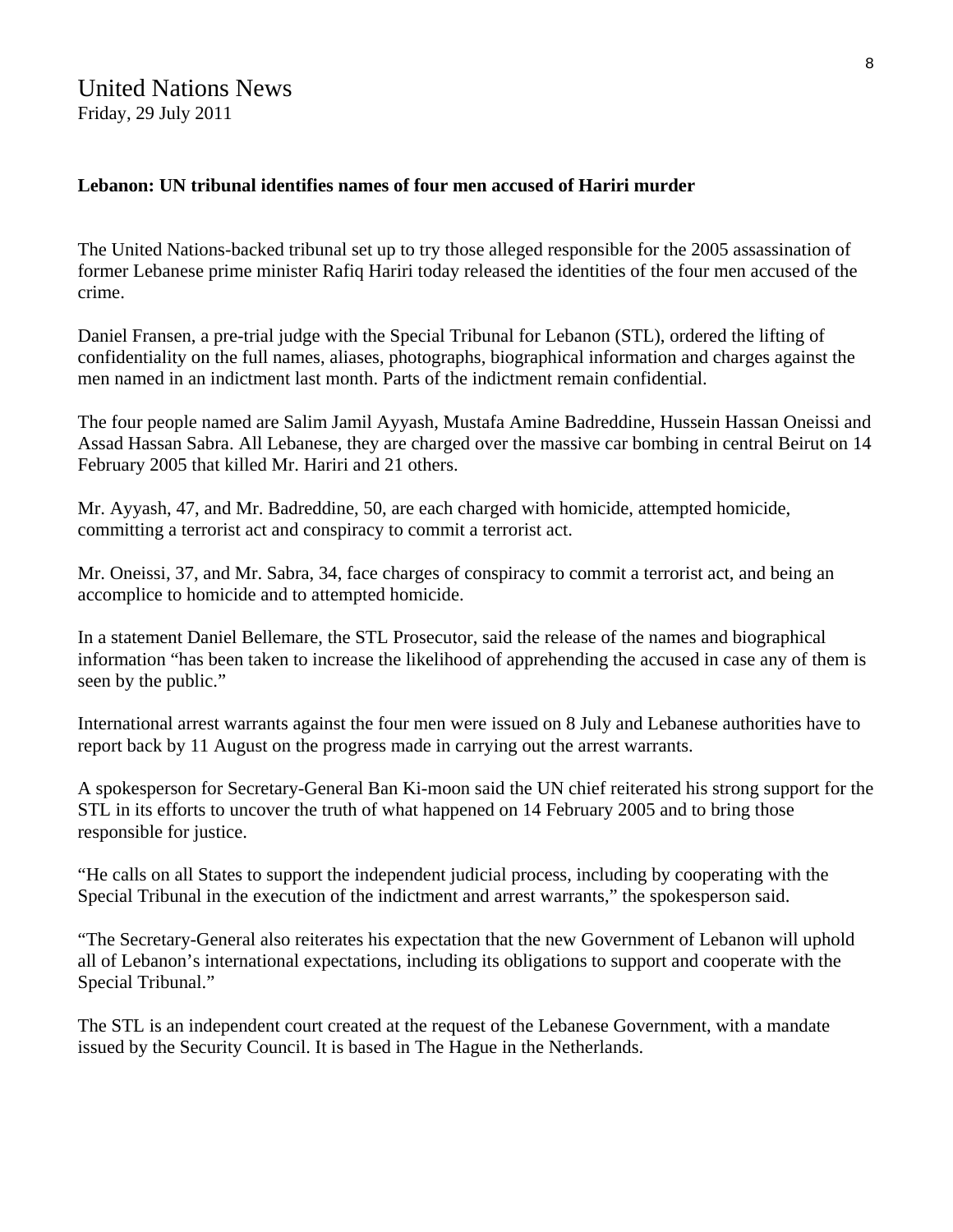## Reuters Monday, 1 August 2011

## **Events leading to Lebanon indictments**



*[Map](http://www.rnw.nl/international-justice/map/node/448940) Beirut, Lebanon* 

The UN-backed Lebanon tribunal released the names, photographs and details on Friday of four men wanted for the assassination of former Prime Minister Rafiq al-Hariri.

Here is a timeline of events leading to the indictments.

Feb. 14, 2005 - Hariri is killed, along with 22 others, by a huge truck bomb in Beirut, triggering international pressure on neighbouring Syria to end a 29-year military presence in Lebanon.

April 26 - Last Syrian soldiers leave Lebanon.

June 16 - An international investigation into Hariri's killing begins.

June 19 - Lebanese parliamentary elections end in victory for anti-Syrian alliance led by Hariri's son Saad al-Hariri.

Oct. 20 - In a report to the UN Security Council, the preliminary findings of the international investigation implicate high-ranking Syrian and Lebanese officials in the Hariri killing. Syria denies any role.

July 12, 2006 - Lebanese Shi'ite group Hezbollah, backed by Iran and Syria, captures two Israeli soldiers in a crossborder raid, setting off a 34-day war which is eventually halted by a UN Security Council resolution.

Nov. 11 - After the collapse of talks on giving Hezbollah and its allies more say in government, five pro-Syrian ministers loyal to Hezbollah and the Amal movement resign, stripping the cabinet of all Shi'ite representation.

Nov. 21 - Industry Minister Pierre Gemayel, a member of the anti-Syrian coalition, is killed by gunmen.

June - Sept 2007 - Two anti-Syrian parliamentarians are killed by car bombs in Beirut.

Nov. 23 - Pro-Syrian President Emile Lahoud's term ends.

Dec. 5 - Army chief General Michel Suleiman emerges as a consensus candidate for president, but his election is held up.

Dec. 12 - A car bomb east of Beirut kills Brigadier General Francois al-Hajj, the army's head of operations.

May 6, 2008 - Prime Minister Fouad Siniora's cabinet accuses Hezbollah of operating a private telecommunications network and installing spy cameras at Beirut airport. The cabinet removes the airport security chief.